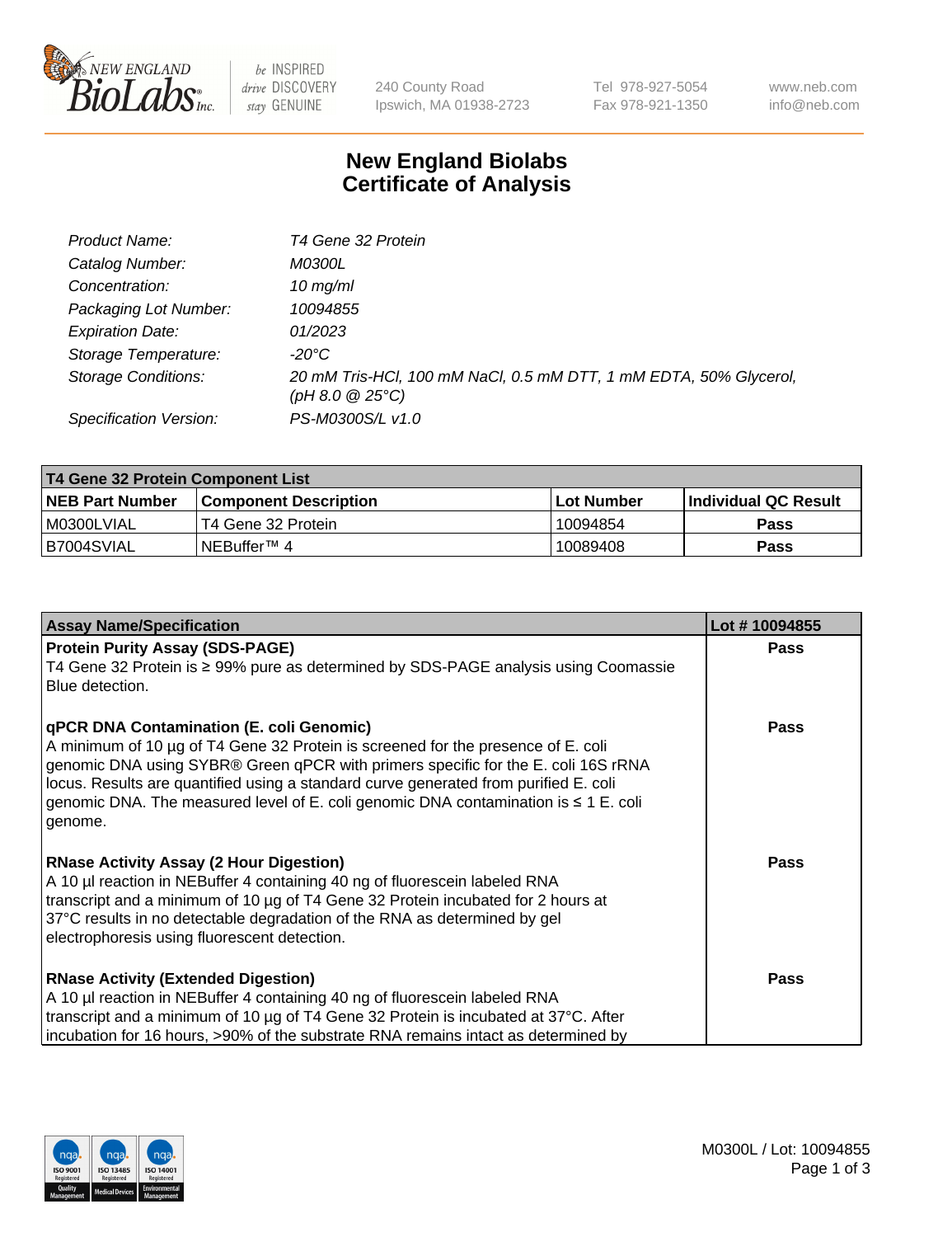

be INSPIRED drive DISCOVERY stay GENUINE

240 County Road Ipswich, MA 01938-2723 Tel 978-927-5054 Fax 978-921-1350 www.neb.com info@neb.com

| <b>Assay Name/Specification</b>                                                                                                                                                                                                                                                                                                                                              | Lot #10094855 |
|------------------------------------------------------------------------------------------------------------------------------------------------------------------------------------------------------------------------------------------------------------------------------------------------------------------------------------------------------------------------------|---------------|
| gel electrophoresis using fluorescent detection.                                                                                                                                                                                                                                                                                                                             |               |
| <b>Single Stranded DNase Activity (FAM-Labeled Oligo)</b><br>A 50 µl reaction in CutSmart® Buffer containing a 20 nM solution of a fluorescent<br>internal labeled oligonucleotide and a minimum of 10 µg of T4 Gene 32 Protein<br>incubated for 16 hours at 37°C yields <5% degradation as determined by capillary<br>electrophoresis.                                      | <b>Pass</b>   |
| <b>Protein Concentration (A280)</b><br>The concentration of T4 Gene 32 Protein is 10 mg/ml +/- 10% as determined by UV<br>absorption at 280 nm. Protein concentration is determined by the Pace method using<br>the extinction coefficient of 39,670 and molecular weight of 33,506 daltons for T4<br>Gene 32 Protein (Pace, C.N. et al. (1995) Protein Sci., 4, 2411-2423). | <b>Pass</b>   |
| <b>Endonuclease Activity (Nicking)</b><br>A 50 µl reaction in NEBuffer 4 containing 1 µg of supercoiled PhiX174 DNA and a<br>minimum of 10 µg of T4 Gene 32 Protein incubated for 4 hours at 37°C results in <10%<br>conversion to the nicked form as determined by agarose gel electrophoresis.                                                                             | Pass          |
| <b>Exonuclease Activity (Radioactivity Release)</b><br>A 50 µl reaction in NEBuffer 4 containing 1 µg of a mixture of single and<br>double-stranded [3H] E. coli DNA and a minimum of 10 µg of T4 Gene 32 Protein<br>incubated for 4 hours at 37°C releases <0.1% of the total radioactivity.                                                                                | <b>Pass</b>   |
| <b>Functional Testing (Single Stranded DNA Binding - FAM Labeled Oligo)</b><br>A 20 µl reaction in NEBuffer 4 containing 20 µM FAM-labeled 50-mer and a maximum of<br>80 µg of T4 Gene 32 Protein incubated for 30 minutes at 37°C produces a mobility<br>shift in >95% of the starting material as determined by TBE gel electrophoresis and<br>UV imaging.                 | <b>Pass</b>   |
| <b>Non-Specific DNase Activity (16 Hour)</b><br>A 50 µl reaction in NEBuffer 4 containing 1 µg of Lambda-HindIII DNA and a minimum<br>of 30 µg of T4 Gene 32 Protein incubated for 16 hours at 37°C results in a DNA<br>pattern free of detectable nuclease degradation as determined by agarose gel<br>electrophoresis.                                                     | <b>Pass</b>   |
| Phosphatase activity (FAM Labeled Oligo)<br>A 50 ul reaction in CutSmart® Buffer containing a 20 nM solution of a fluorescent<br>internal labeled oligonucleotide with a 5' phosphate and a minimum of 10 µg of T4<br>Gene 32 Protein incubated for 16 hours at 37°C yields <5% degradation as determined<br>by capillary electrophoresis.                                   | <b>Pass</b>   |

This product has been tested and shown to be in compliance with all specifications.